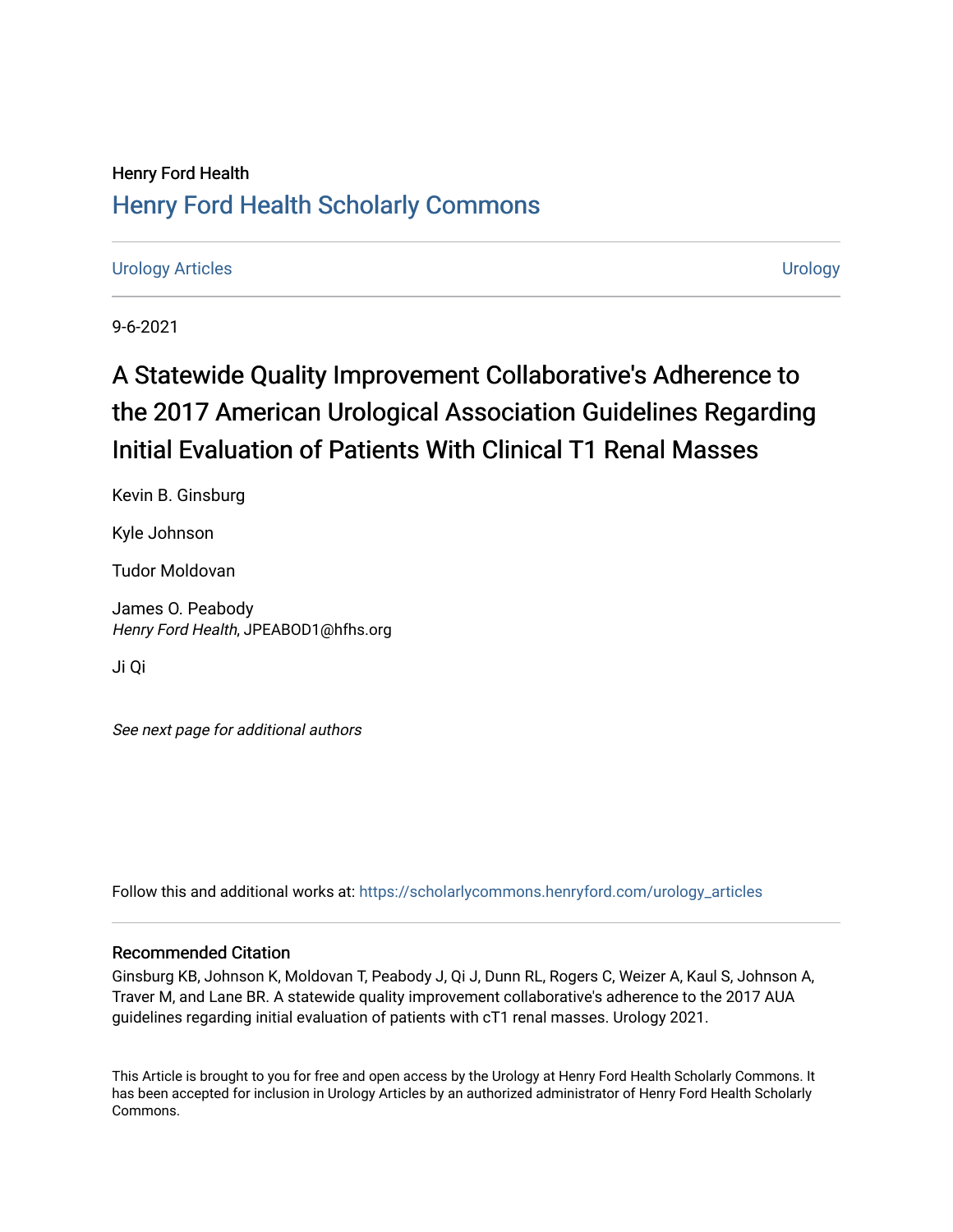### Authors

Kevin B. Ginsburg, Kyle Johnson, Tudor Moldovan, James O. Peabody, Ji Qi, Rodney L. Dunn, Craig G. Rogers, Alon Weizer, Sanjeev Kaul, Anna Johnson, Michael Traver, and Brian R. Lane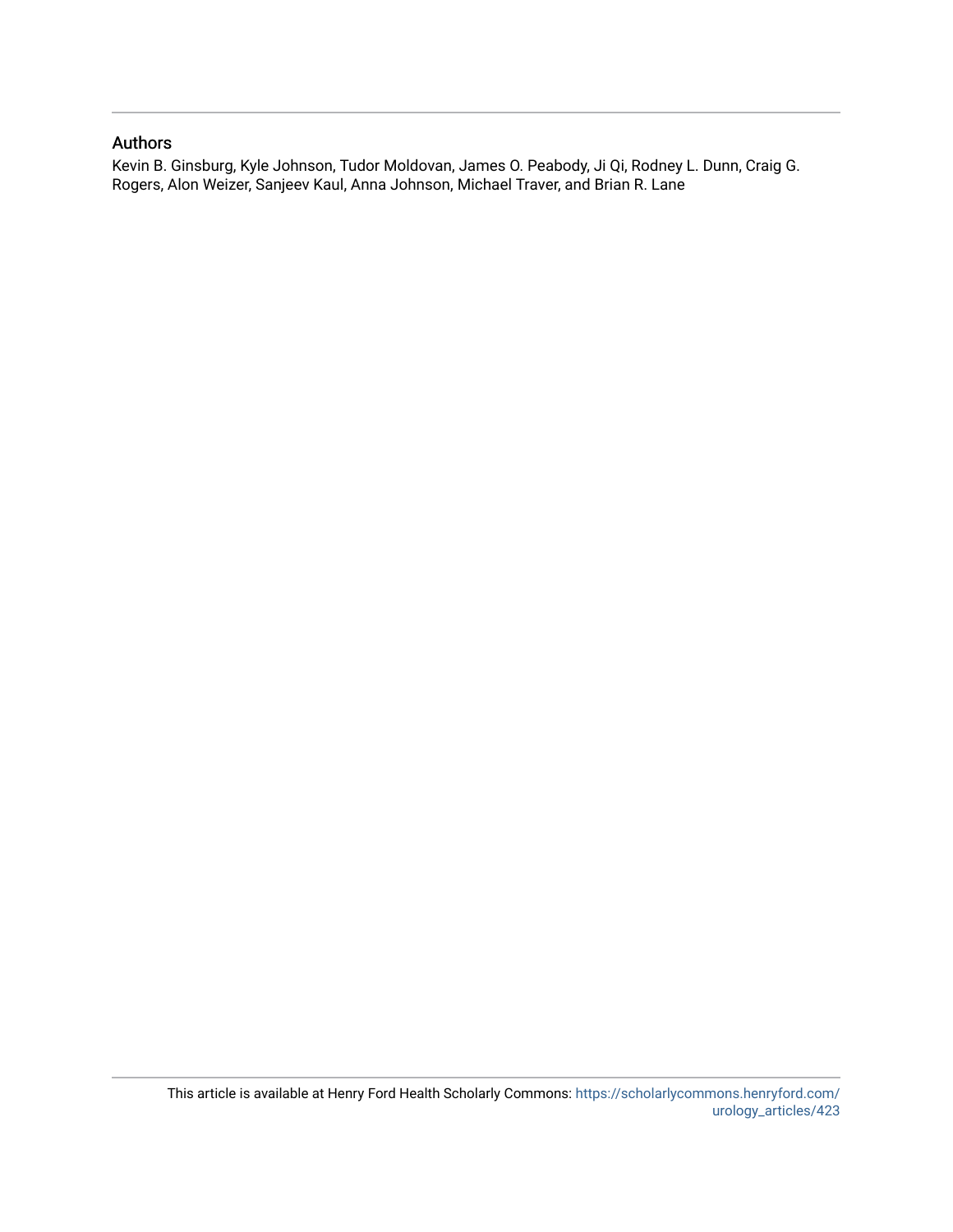# Oncology

# A Statewide Quality Improvement Collaborative's Adherence to the 2017 American Urological Association Guidelines Regarding Initial Evaluation of Patients With Clinical T1 Renal Masses

Kevin B. Ginsburg, Kyle Johnson, Tudor Moldovan, Henry Peabody, Ji Qi, Rodney L. Dunn, Craig Rogers, Alon Weizer, Sanjeev Kaul, Anna Johnson, Michael Traver, and Brian R. Lane, for the Michigan Urological Surgery Improvement Collaborative

| <b>OBJECTIVE</b>  | To evaluate MUSIC-KIDNEY's adherence to the American Urological Association (AUA)                                  |
|-------------------|--------------------------------------------------------------------------------------------------------------------|
|                   | guidelines regarding the initial evaluation of patient's with clinical T1 (cT1) renal masses.                      |
| <b>METHODS</b>    | We reviewed MUSIC-KIDNEY registry data for patients with newly diagnosed cT1 renal masses                          |
|                   | to assess for adherence with the 2017 AUA guideline statements regarding recommendations to                        |
|                   | obtain (1) CMP, (2) CBC, (3) UA, (4) abdominal cross-sectional imaging, and (5) chest imaging.                     |
|                   | An evaluation consisting of all 5 guideline measures was considered "complete compliance." Vari-                   |
|                   | ation with guideline adherence was assessed by contributing practice, management strategy, and<br>renal mass size. |
| <b>RESULTS</b>    | We identified 1808 patients with cT1 renal masses in the MUSIC-KIDNEY registry, of which                           |
|                   | 30% met the definition of complete compliance. Most patients received care that was compliant                      |
|                   | with recommendations to obtain laboratory testing with 1448 (80%), 1545 (85%), and 1472                            |
|                   | (81%) patients obtaining a CMP, CBC, and UA respectively. Only 862 (48%) patients under-                           |
|                   | went chest imaging. Significant variation exists in complete guideline compliance for contributing                 |
|                   | practices, ranging from 0% to 45% as well as for patients which underwent immediate interven-                      |
|                   | tion compared with initial observation (37% vs 23%) and patients with cT1b masses compared                         |
|                   | with cT1a masses $(36\% \text{ vs } 28\%).$                                                                        |
| <b>CONCLUSION</b> | Complete guideline compliance in the initial evaluation of patients with cT1 renal masses is poor,                 |
|                   | which is mainly driven by omission of chest imaging. Significant variation in guideline adherence                  |
|                   | is seen across practices, as well as patients undergoing an intervention vs observation, and cT1a vs               |
|                   | cT1b masses. There are ample quality improvement opportunities to increase adherence and                           |
|                   | decrease variability with guideline recommendations. UROLOGY 00: $1-8$ , 2021. $\odot$ 2021                        |
|                   | Elsevier Inc.                                                                                                      |

Th[e](#page-9-0) incidence of kidney cancer is estimated to be 80,470 new cases in 2019, with 17,670 deaths.<sup>1</sup> The majority of newly diagnosed renal masses 80,470 new cases in 2019, with 17,670 deaths.<sup>1</sup> The majority of newly diagnosed renal masses

Address correspondence to: Kevin B. Ginsburg, M.D., M.S., Department of Urology, Wayne State University, School of Medicine, 4201 St. Antoine, Detroit, MI 48201. E-mail: [keginsbu@med.wayne.edu](mailto:keginsbu@med.wayne.edu)

Submitted: April 23, 2021, accepted (with revisions): August 22, 2021

© 2021 Elsevier Inc. All rights reserved.

nosed renal masses, the American Urological Association (AUA) published updated guidelines for the management of RM in  $2017<sup>2</sup>$  $2017<sup>2</sup>$  Included in these guidelines are recommendations regarding the initial evaluation of a patient with a renal mass suspicious for RCC. The recommended initial evaluation includes the following five tests: (1) complete blood count (CBC), (2) comprehensive metabolic panel (CMP), (3) urinalysis (UA), (4) multiphasic, cross-sectional abdominal imaging, and (5) chest imaging.

(RM) are discovered incidentally in patients who are asymptomatic. To add structure and aid in the evaluation, treatment, and surveillance of patients with newly diag-

From the Wayne State University, School of Medicine, Detroit, MI; the Department of Surgical Oncology, Fox Chase Cancer Center, Division of Urology and Urologic Oncology, Philadelphia, PA; the Michigan Medicine, Ann Arbor, MI; the Michigan State University, College of Human Medicine, Grand Rapids, MI; the Henry Ford Health System, Detroit, MI; the Comprehensive Urology, William Beaumont Hospital, Royal Oak, MI; the Western Michigan Urological Associates, Holland, MI; and the Spectrum Health Hospital System, Grand Rapids, MI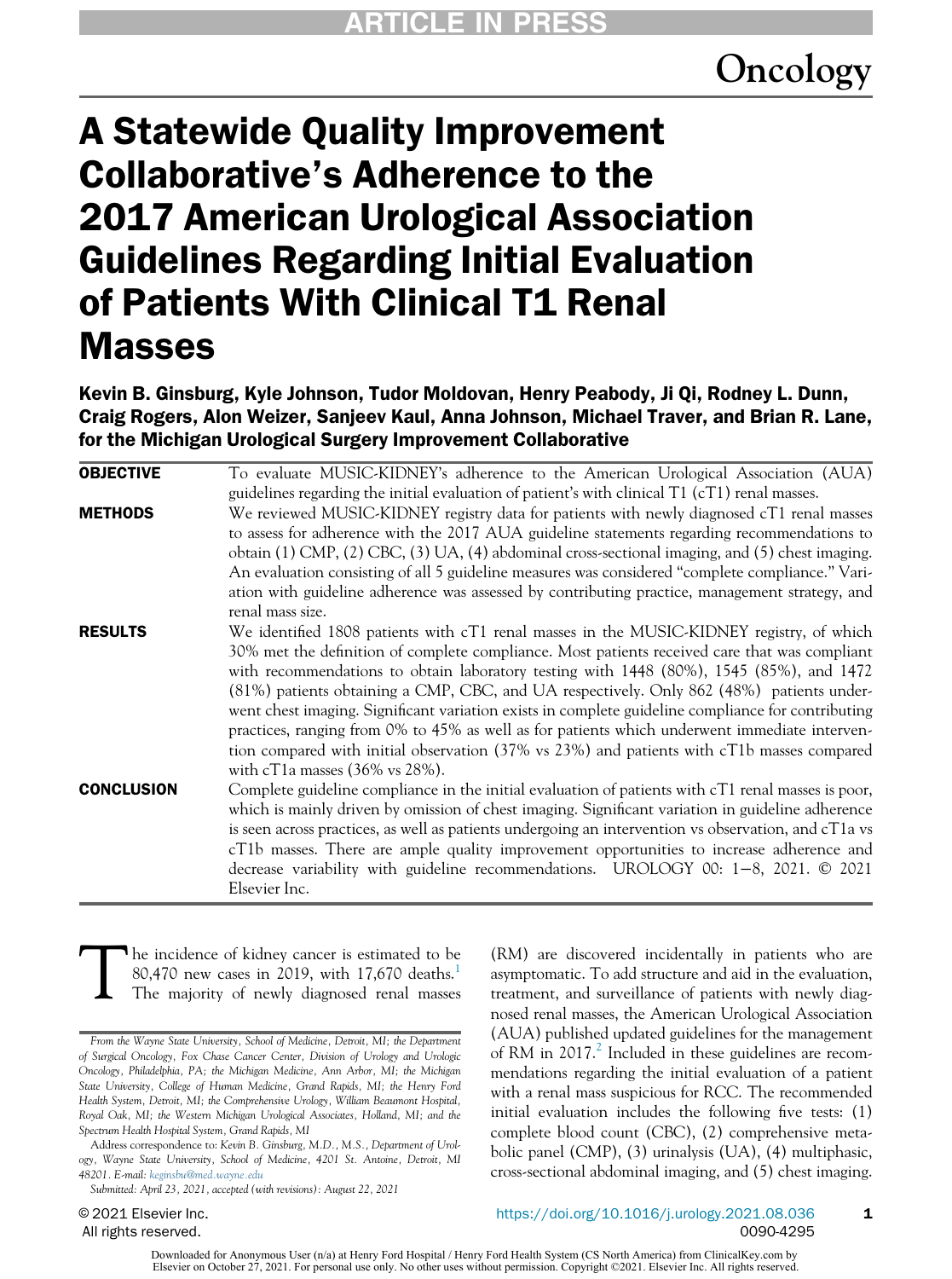### ICLE IN PRES

The purpose of this evaluation is to assess the patient's renal function, general healthy, characterize the renal mass, and to stage for possible metastatic disease in the abdomen and chest.

The literature on guideline adherence and dissemination is often limited by sample size and/or lack of granularity from administrative and claims-based datasets. Despite publications regarding guideline recommendations for the surgical management of RM, there is a paucity of literature regarding the adherence to the recommended initial workup for patients with newly diagnosed renal masses. The Michigan Urological Surgery Improvement Collaborative (MUSIC) has previously leveraged our state-wide registry to report practice pattern variations in multiple urologic disease states. Multiple MUSIC quality improvement initiatives stem from our initial evaluation of adherence to guideline recommendations and variation in practice patterns in multiple facets of urology and urologic oncology, thereby delineating objectives for these initiatives. $3-10$ 

Herein, we report guideline adherence during the initial work-up of patients with newly diagnosed localized clinical T1 (cT1) RM within a statewide quality improvement collaborative comprised of academic and communitybased practices. Specifically, we assessed adherence to recommendations to obtain comprehensive metabolic panel (CMP), complete blood count (CBC), urinalysis (UA), multi-phase cross-sectional abdominal, and chest imaging.

### MATERIALS AND METHODS

#### Study Design

The MUSIC Kidney mass: Identifying and Defining Necessary Evaluation and therapY (MUSIC-KIDNEY) program seeks to standardize and improve care for patients with renal masses.<sup>[11](#page-9-3)</sup> Fourteen community, academic, and hospital-based practices contributed to this analysis. The registry is populated by trained data abstractors at each clinical site who review the primary medical record at fixed intervals and enter pertinent clinical and laboratory parameters. All participating sites obtained exemption or approval from local institutional review boards for participation in MUSIC-KIDNEY quality improvement activities.

#### Study Sample

We identified patients with cT1 renal masses diagnosed from May 2017 to December 2019. Patients with cT2 or higher masses, radiographically identified angiomyolipomas, or simple/ minimally complex renal cysts (Bosniak I, II, and IIF) were excluded from analysis. Data abstraction was performed at least 4 months (120 days) after the initial office visit in order to capture the initial work-up, plan, and treatment decision (immediate intervention vs initial observation) for each patient. Patients undergoing surgery or ablation within 4 months of diagnosis were included in the immediate intervention group. Patients with less than 4 months of follow up were excluded from analysis, as these patients are currently within the window to undergo their initial evaluation and were still eligible to meet guideline compliance.

#### Study Objectives

The primary study objective was to assess compliance with the 2017 AUA guideline testing recommendations for the initial evaluation for patients with newly diagnosed renal masses suspicious for  $RCC<sup>2</sup>$  $RCC<sup>2</sup>$  $RCC<sup>2</sup>$  We assessed guideline compliant care with respect to five tests: (1) obtaining a comprehensive metabolic panel (CMP), (2) obtaining a complete blood count (CBC), (3) obtaining a urinalysis (UA), (4) obtaining multiphasic, crosssectional abdominal imaging (CT or MR), and (5) obtaining chest imaging (chest x-ray (CXR) or CT). An internal systematic review process was implemented to check and confirm recording compliance status for each measure. Guideline compliance was met if the components of the initial evaluation were performed from 6 months prior to 4 months after the patient's initial urologic visit. Compliance with each individual test was recorded, and "complete compliance" was defined as being compliant with all five tests. For patients that underwent surgery within 4 months of diagnosis, all tests obtained prior to surgery were counted towards compliance, while post-surgical tests were not considered as guideline compliant testing. Secondary objectives included assessment of practice-level variation for individual urology practices and identification of sub-groups having less guideline adherence.

#### Statistical Analysis

The proportion of patients receiving guideline compliant care was calculated, both for the individual measures and complete compliance, along with Wald 95% confidence intervals. Pearson's Chi-squared test was used to compare proportion of patients receiving guideline compliant care for patients undergoing immediate intervention vs initial observation and for patients with cT1a vs cT1b masses. All statistical analyses were performed using SAS v9.4 at the 5% significance level.

### RESULTS

#### Study Cohort

We identified 1808 patients with newly diagnosed renal masses from May 2017 to December 2019 at 14 MUSIC-KIDNEY practices ([Table 1](#page-4-0)). The median age of the cohort was 65 years, most patients were male, and the median tumor size was 2.7 cm. Most patients were healthy, with over 70% having a Charlson Comorbidity Index  $\leq 1$ , and patients were nearly evenly split between immediate intervention (51%) and initial observation (49%).

#### Primary Objective

Less than a third of patients (30%) had complete guideline compliance with all five recommended tests [\(Fig. 1](#page-4-1)). Individual tests had higher compliance rates, with over  $\frac{3}{4}$  of patients found to be compliant for comprehensive metabolic panel (80%), complete blood count (85%), urinalysis (81%), and abdominal imaging (93%). However, fewer than half of patients had compliance with chest imaging (48%).

We reviewed the data of 131 (7%) patients that did not meet the criteria for multiphasic abdominal imaging within 6 months prior to and 4 months after the index consultation. Most of these patients ( $n = 85$ ) had a renal ultrasound only, while the other 46 patients did not have an imaging study during this time frame. Of these 46 patients, 37 patients had multiphasic imaging outside side of the time frame of 6 months prior to and 4 months after the index consultation and, therefore, did not meet the predefined criteria for compliance.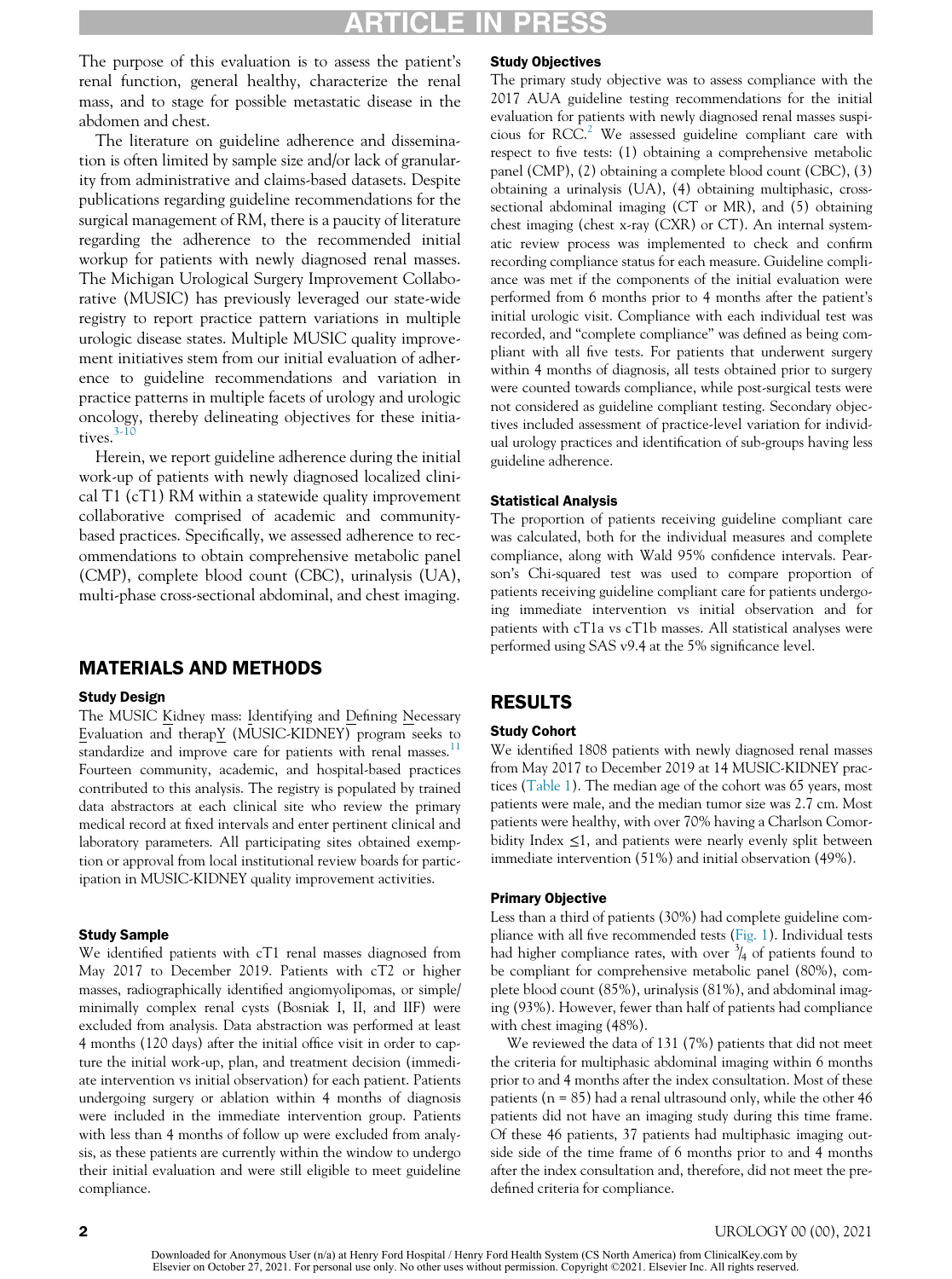<span id="page-4-0"></span>Table 1. Clinical, demographic, and oncological features of 1808 patients with cT1 renal masses in MUSIC-KIDNEY

| Demographic                | N/Median | %/ Interguartile<br>Range (IQR) |
|----------------------------|----------|---------------------------------|
| Age                        | 65       | 56.0-74.0                       |
| Body Mass Index (BMI)      | 29.8     | 26.0-34.9                       |
| Tumor size, cm             | 2.7      | $1.8 - 4.0$                     |
| T <sub>1</sub> b tumors    | 448      | 24.8%                           |
| Gender                     |          |                                 |
| Male                       | 1062     | 59%                             |
| Female                     | 746      | 41%                             |
| Race                       |          |                                 |
| White                      | 1389     | 77%                             |
| African-American           | 257      | 14%                             |
| Other                      | 43       | 2.4%                            |
| Unknown                    | 119      | 6.6%                            |
| Charlson comorbidity index |          |                                 |
| O                          | 942      | 52%                             |
| 1                          | 341      | 19%                             |
| >2                         | 525      | 29%                             |
| Insurance type             |          |                                 |
| Private                    | 953      | 53%                             |
| Public                     | 826      | 46%                             |
| None/Unknown               | 29       | 1.6%                            |
| Practice type              |          |                                 |
| Academic                   | 353      | 20%                             |
| Non-Academic               | 1455     | 80%                             |
| Treatment                  |          |                                 |
| Surveillance               | 881      | 49%                             |
| Partial nephrectomy        | 571      | 32%                             |
| Radical nephrectomy        | 292      | 16%                             |
| Ablation                   | 64       | 3.5%                            |

<span id="page-4-1"></span>cT1, clinical T1.

#### Practice Level Variation

We noted substantial variation among MUSIC-KIDNEY contributing practices with regard to delivering compliant care overall and for the five individual recommended tests ([Fig. 2\)](#page-5-0). There was the least amount of variation and good performance at all sites in the proportion of patients obtaining cross-sectional abdominal imaging, ranging from 77% to 100%. There was poor performance in obtaining chest imaging with no practice obtaining it in >70% of patients (range: 13% to 68%). Variable performance of CMP, CBC, and UA was seen with practice level ranges from 38% to 93%, 55% to 97%, and 38% to 90%, respectively.

#### Subgroup Analysis

Guideline compliance was lower in patients managed initially with observation compared with patients receiving immediate intervention for most guideline measures (CMP: 77% vs 83%; CBC: 80% vs 90%; multiphasic abdominal imaging: 89% vs 97%; chest imaging: 42% vs 53%, respectively) and complete compliance (23% vs 37%, respectively), except for the UA (80% vs 83%, respectively, [Fig. 3](#page-8-0)A). Additionally, guideline compliance was higher in patients with larger masses (cT1b: 4.1-7.0 cm) compared with smaller masses (cT1a:  $\leq$ 4.0 cm) for most measures (CMP: 83% vs 79%; multiphasic abdominal imaging: 95% vs 92%; chest imaging: 56% vs 45%, respectively) and complete compliance (36% vs 28%, respectively). The proportion of patients with a CBC and UA were similar regardless of renal mass size.



Figure 1. Proportion of patients compliant with guideline recommendations and complete compliance in MUSIC-KIDNEY. Error bars display 95% confidence interval. CBC, complete blood count; CMP, comprehensive metabolic panel; UA, urinalysis.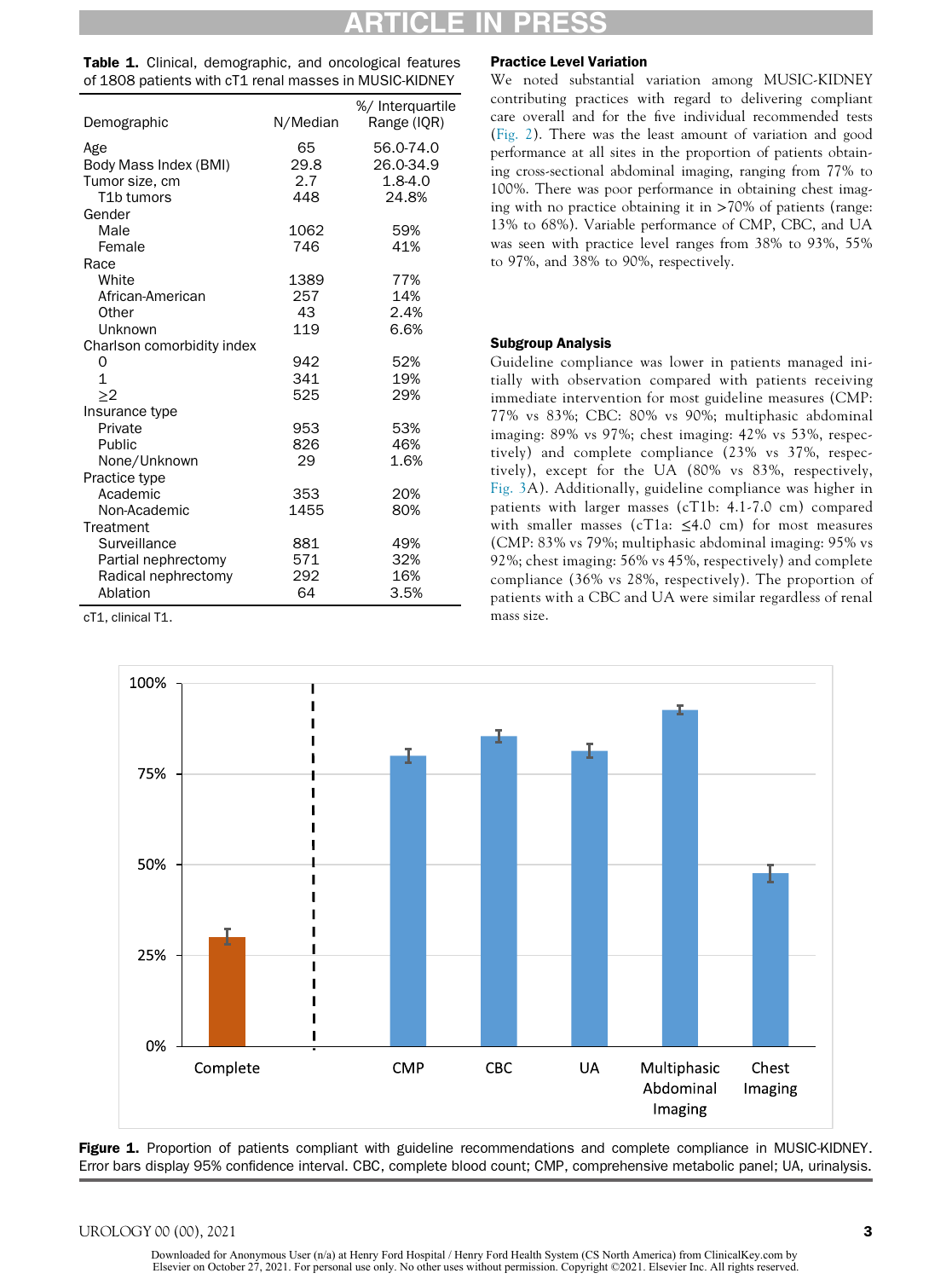Complete

<span id="page-5-0"></span>

Figure 2. Practice level variation of proportion of patients with complete compliance and compliance with each guideline recommendation (A) complete compliance, (B) CBC, (C) CMP, (D) UA, (E) multiphasic abdominal imaging, and (F) chest imaging. Line presents the proportion of patients compliant in the entire MUSIC-KIDNEY cohort. Practices contributing less than 5 patients were excluded. Practices are organized by complete compliance. Error bars display 95% confidence interval.

### COMMENT

There is considerable variability in the management of newly diagnosed renal masses.<sup>[12-14](#page-9-4)</sup> In order to serve as a framework to aid clinicians in the initial evaluation, characterization, and management of patients with renal masses, the AUA released updated guidelines in 2017. In the MUSIC-KIDNEY registry, we found most patients (70%) did not undergo an evaluation which was compliant with the five tests recommended by the AUA guidelines as part of the initial evaluation of a patient with a newly diagnosed renal mass. We noted significant variability in guideline compliance by test, practice site, initial management strategy (observation vs intervention), and size of the renal mass.

Of the five tests, chest imaging had the poorest performance, with only 48% of patients with new renal masses meeting this guideline recommendation. Per the guideline statement, the rationale for chest imaging in this popula-tion is to screen the patient for metastatic disease.<sup>[2](#page-9-1)</sup> There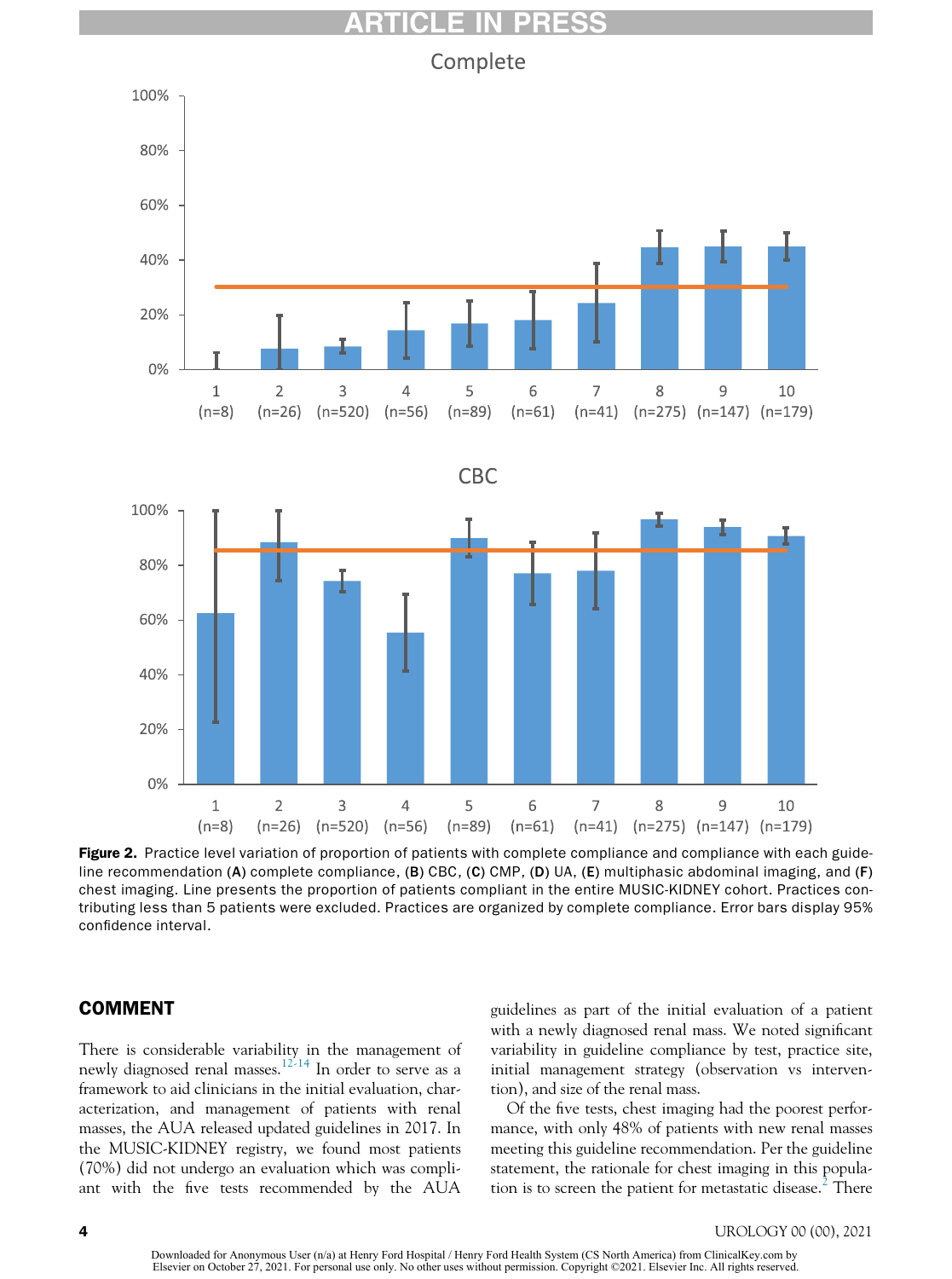





are several potential explanations for the low utilization of chest imaging in patients with newly diagnosed renal masses in our registry. First, the incidence of synchronous metastasis in patients with T1 renal masses is rare, with approximately 2% of all patients with T1 renal masses having metastasis at the time of diagnosis.<sup>[15-17](#page-9-5)</sup> The number of patients with small renal masses ≤3 cm which present with metastatic disease is almost nonexistent, with two groups reporting a single metastasis each in their cohorts of 629 and 781 patients, respectively.<sup>[15](#page-9-5),[17](#page-9-6)</sup> Second, approximately 20% of patients with enhancing small renal

masses will have benign renal masses, which have a 0% metastatic potential.<sup>[18,](#page-9-7)[19](#page-9-8)</sup> Third, most of these patients have cross sectional abdominal imaging, which often image a portion of the mediastinum and lower lung fields. Given the low pretest probability of metastatic disease in this patient population, one possible explanation for these data is that urologists consider dedicated chest imaging in this population of patients, particularly in patients with small renal masses, to have low yield with results unlikely to change clinical management. Additionally, guideline statements list active surveillance as a management option

#### UROLOGY 00 (00), 2021 5

Downloaded for Anonymous User (n/a) at Henry Ford Hospital / Henry Ford Health System (CS North America) from ClinicalKey.com by<br>Elsevier on October 27, 2021. For personal use only. No other uses without permission. Copyri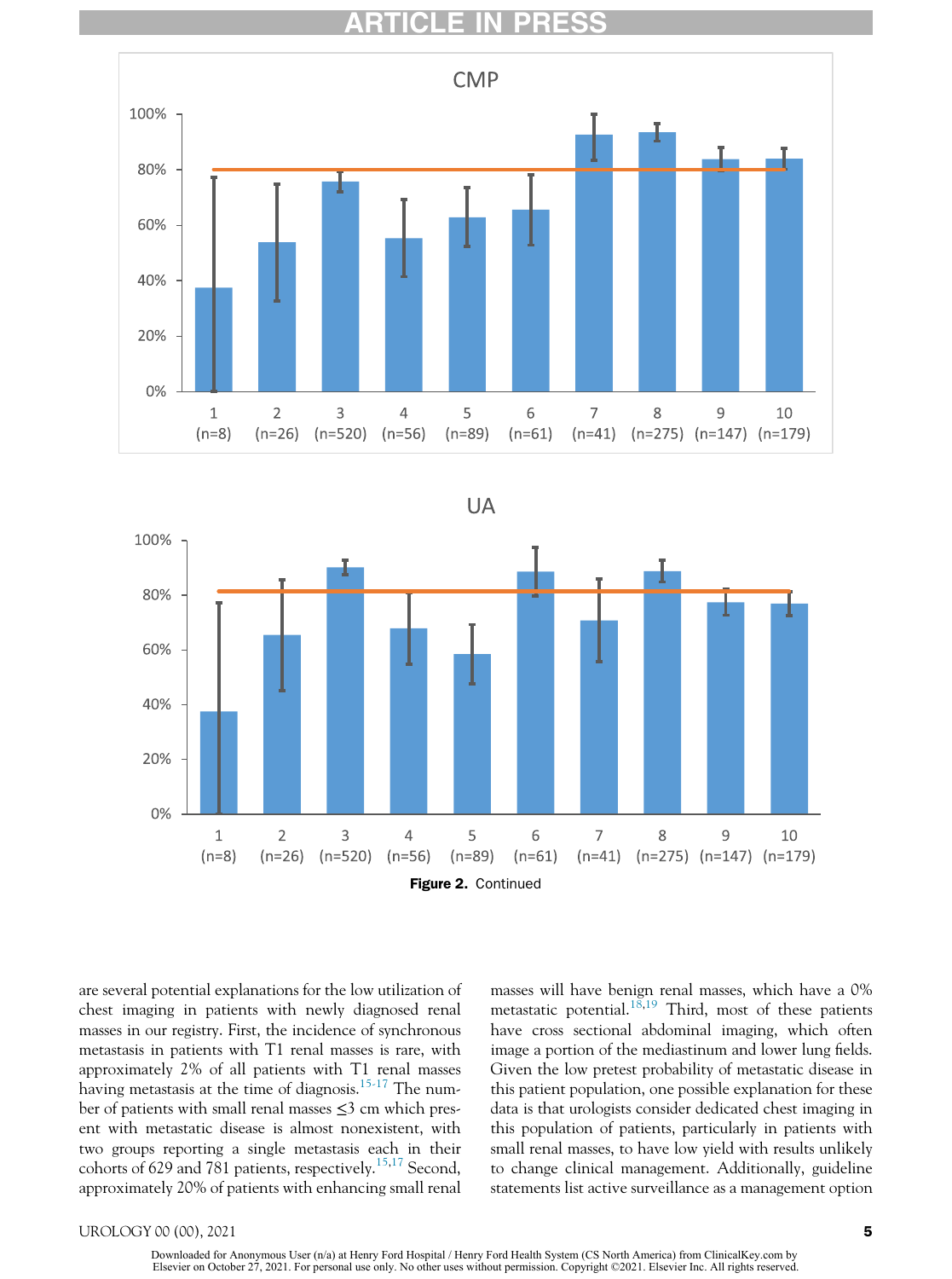

**Chest Imaging** 100% 80% 60% 40% 20% 0%  $\overline{2}$ 3 5 6 7  $\mathbf 1$  $\overline{4}$ 8 9 10  $(n=8)$  $(n=26)$  $(n=520)$  $(n=56)$  $(n=89)$  $(n=61)$  $(n=41)$   $(n=275)$   $(n=147)$   $(n=179)$ Figure 2. Continued

for small renal masses. This is potentially conflicting to on one hand offer surveillance, given that the oncological risk of these masses is low enough that it does not justify immediate treatment, yet to also recommend screening for metastatic disease in this same patient. This sentiment is reflected in our data; patients that were initially managed with observation or had cT1a lesions were less likely to undergo chest imaging compared with patients that underwent immediate intervention or had cT1b lesions, respectively.

As our healthcare system continues to evolve there is increasing emphasis on delivering high quality care,

including the incorporation of meeting quality metrics as a component of reimbursement.<sup>[20](#page-9-9)</sup> Guideline statements have the potential to serve as the foundation for these metrics. For quality metrics derived from the 2017 AUA guideline statements, one would look at the variability and poor compliance in our cohort and consider this to be low value care.

As more evidence is compiled, future iterations of renal mass guidelines may consider revisions and implementation of chest imaging recommendations that are risk stratified according to renal mass size. The use of chest imaging in patients with cT1b masses, in which the incidence of

Downloaded for Anonymous User (n/a) at Henry Ford Hospital / Henry Ford Health System (CS North America) from ClinicalKey.com by<br>Elsevier on October 27, 2021. For personal use only. No other uses without permission. Copyri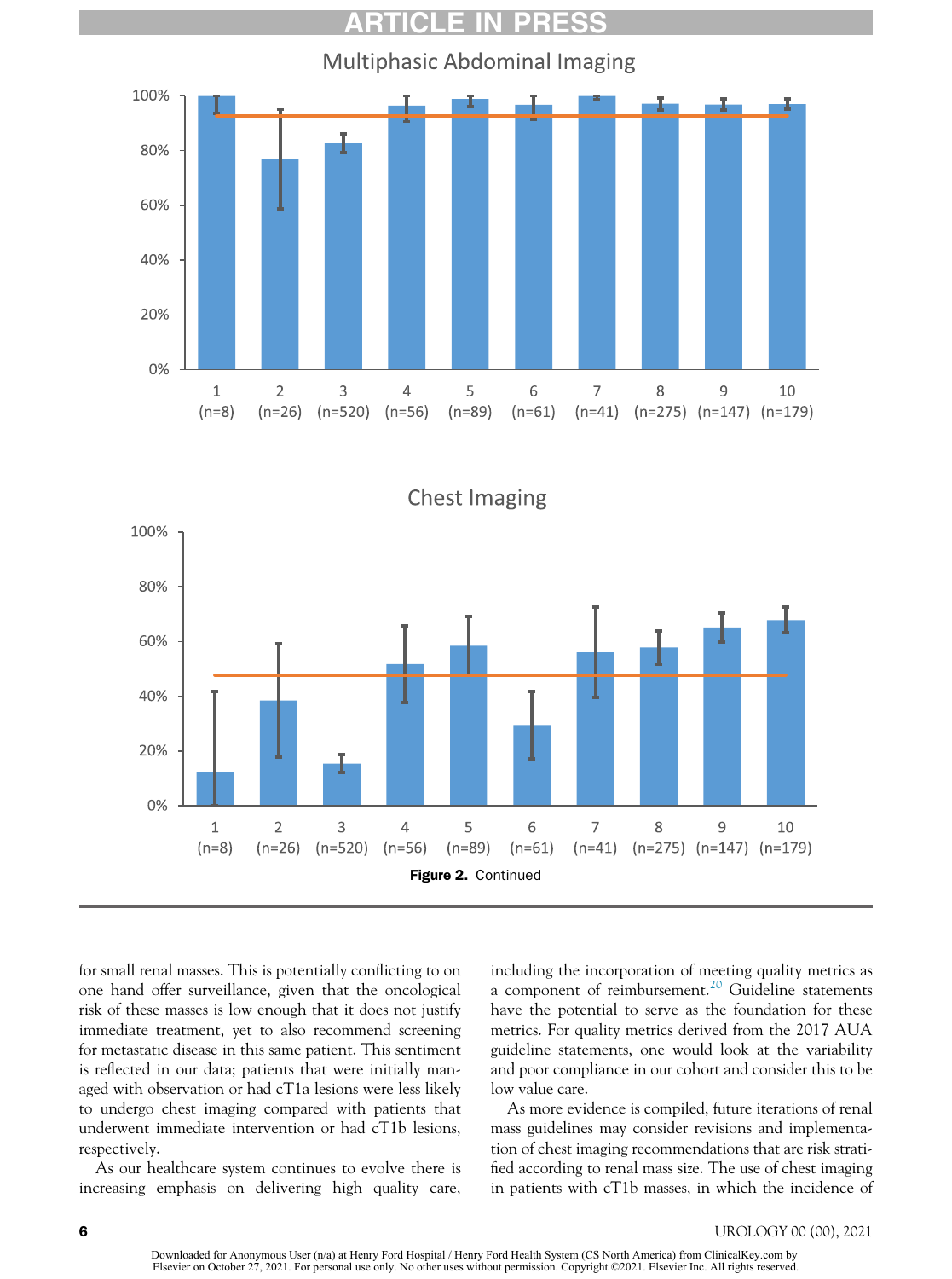<span id="page-8-0"></span>

Figure 3. (A) Comparison of the proprotion of patients that received guideline compliant care with individual recommended tests and complete compliance between patients undergoing immediate intervention vs initial observation. (B) Proportion of patients that received guideline compliant care with individual recommended tests and complete compliance between patients with T1a vs T1b renal masses. \*denotes P value ≤.05.

metastasis is approximately 1 in 20, is unacceptably low. On the other hand, requiring chest imaging for T1a masses (or masses  $\langle 3 \text{ cm} \rangle$  seems of low value, given the very low likelihood of detecting chest metastases in these patients. Indeed, this is an avenue of ongoing research for the MUSIC-KIDNEY collaborative to increase the use of chest imaging in appropriate patients (with tumors >4-5 cm), while de-emphasizing the importance of chest imaging in patients with tumors  $<$ 3 cm. Additionally, these data will inform evolving efforts within MUSIC to increase the utilization and decrease variability with guideline statements which we believe correlate with high quality care, such as ensuring all patients with new renal masses obtain multiphasic cross-sectional imaging to adequately characterize the mass. Individual urologists and their practices will be able to track their compliance rates to evaluate systems of care within their practice to ensure they are providing guideline compliant care.

There are several limitations worth noting. Despite a systematic re-review process of the primary medical record to ensure the fidelity of these data, there remains the possibility that some degree of guideline non-compliance may be due to missing data (such as testing obtained by another clinician or healthcare system which was not included in the patient's urological medical record), although, we have minimized this risk as much as possible. We applied a predefined time frame of 6 months prior and 4 months after the index consultation when measuring compliance with guideline recommended testing. The limitation of this strategy is testing obtained outside this interval did not meet the criteria for compliance. We chose this interval as this allows for the clinician to have accurate and recent information regarding the patient's health, renal function, and oncologic risk while discussing management and treatment options with the patient. As with any observational study which utilizes registry data, there is a concern for selection bias and confounding.

Complete guideline compliance in the initial evaluation of cT1 renal masses is poor, which is mainly driven by omission of chest imaging. Significant variation in guideline adherence is seen across practices, as well as by management strategy and renal mass size. There are ample quality improvement opportunities to increase adherence and decrease variability with guideline recommendations. Additionally, the low compliance with the recommendation to obtain chest imaging may reflect the perceived low utility of screening this population for thoracic metastatic disease. Further investigation to clarify the role of screening for thoracic metastasis in patients with cT1 renal masses, particularly in patients with cT1a renal masses, is needed.